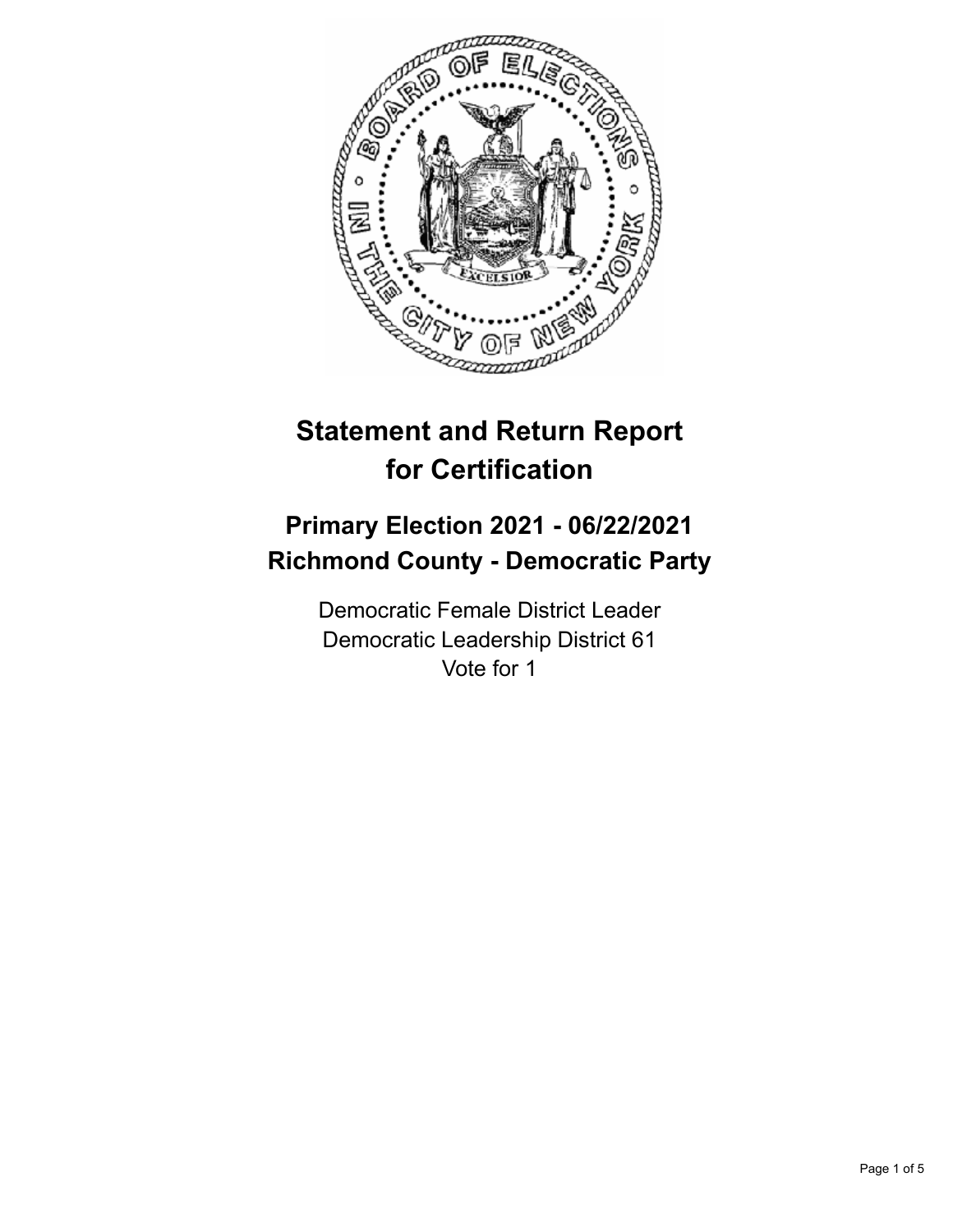

#### **Assembly District 61**

| <b>PUBLIC COUNTER</b>                                    | 10,749         |
|----------------------------------------------------------|----------------|
| MANUALLY COUNTED EMERGENCY                               | 0              |
| <b>ABSENTEE / MILITARY</b>                               | 1,401          |
| <b>AFFIDAVIT</b>                                         | 32             |
| <b>Total Ballots</b>                                     | 12,182         |
| Less - Inapplicable Federal/Special Presidential Ballots | 0              |
| <b>Total Applicable Ballots</b>                          | 12,182         |
| JASMINE L. ROBINSON                                      | 7,695          |
| SHAHANA S. MASUM                                         | 2,526          |
| ABIOLA AGBOOLA (WRITE-IN)                                | 2              |
| AIKO CARLETTI (WRITE-IN)                                 | 1              |
| ARIELLE MILEWSKI (WRITE-IN)                              | 2              |
| BARBARA SANCHEZ (WRITE-IN)                               | 1              |
| CAROLINE MARTINO (WRITE-IN)                              | 1              |
| CHARLES D. FALL (WRITE-IN)                               | 1              |
| CHINA REICHART (WRITE-IN)                                | 1              |
| DEBORAH ROSE (WRITE-IN)                                  | 1              |
| DELORES DISALVO (WRITE-IN)                               | 2              |
| DIANE SAVINO (WRITE-IN)                                  | 1              |
| ERIN HUSSEIN (WRITE-IN)                                  | 1              |
| <b>GENA MIMOZA (WRITE-IN)</b>                            | 2              |
| HELENA MCCORMICK (WRITE-IN)                              | 1              |
| JEANETTE RICHARDSON (WRITE-IN)                           | 1              |
| JEANNINE MCGUIRE (WRITE-IN)                              | 1              |
| JEFFREY ANNARUMMA (WRITE-IN)                             | 1              |
| KAMELYN ROSE (WRITE-IN)                                  | 1              |
| KIEVON HARPER (WRITE-IN)                                 | 1              |
| LAURA DRISCOLL (WRITE-IN)                                | 1              |
| LEAH LEE (WRITE-IN)                                      | 1              |
| LETICIA M. REMAURO (WRITE-IN)                            | 1              |
| LINDA SORNNTINO (WRITE-IN)                               | 1              |
| LORRAINE HONOR (WRITE-IN)                                | $\overline{2}$ |
| MADELINE A. PALADINO (WRITE-IN)                          | 1              |
| MALLORY RHODES (WRITE-IN)                                | 1              |
| MARY E. GUSTAFSSON (WRITE-IN)                            | 2              |
| MEI LAV (WRITE-IN)                                       | 1              |
| MICHAEL ROSADO (WRITE-IN)                                | 1              |
| NAYA MAYS (WRITE-IN)                                     | 1              |
| NICOLE MALLIOTAKIS (WRITE-IN)                            | 1              |
| PATRICIA A. MCCABE (WRITE-IN)                            | 1              |
| ROBERT OLINARI (WRITE-IN)                                | 1              |
| RUBY FISHMAN (WRITE-IN)                                  | 1              |
| SUSAN SARANDON (WRITE-IN)                                | 1              |
| THANJIWE OBONG (WRITE-IN)                                | 1              |
| TROY MCGIE (WRITE-IN)                                    | 1              |
| UNATTRIBUTABLE WRITE-IN (WRITE-IN)                       | 13             |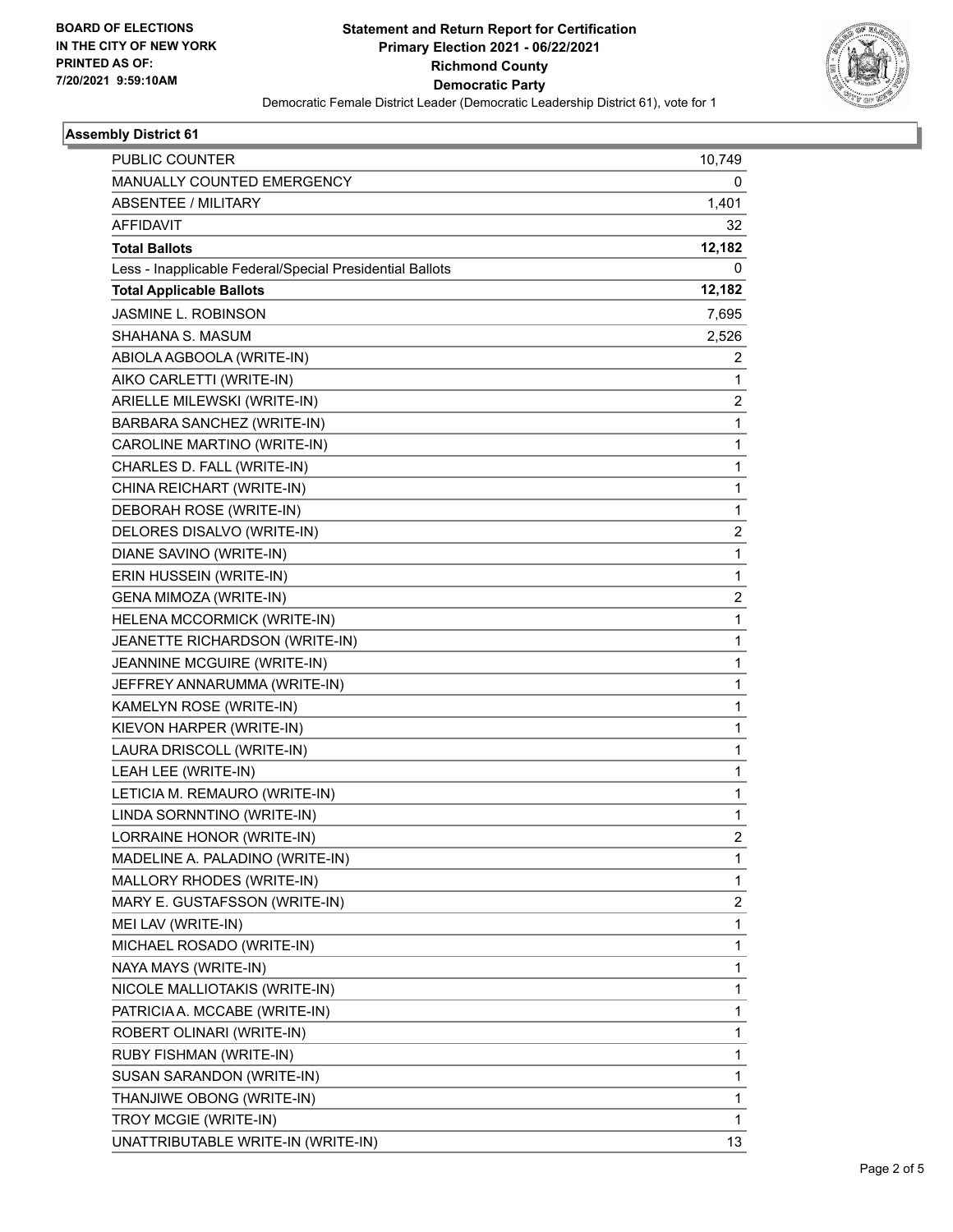

#### **Assembly District 61**

| WILLIAM GRAY (WRITE-IN)     |        |
|-----------------------------|--------|
|                             |        |
| YAHOWAH ELOHIM (WRITE-IN)   |        |
| YULIA TSYBIKOVA` (WRITE-IN) |        |
| ZEPHYR TEACHOUT (WRITE-IN)  |        |
| <b>Total Votes</b>          | 10,280 |
| Unrecorded                  | 1.902  |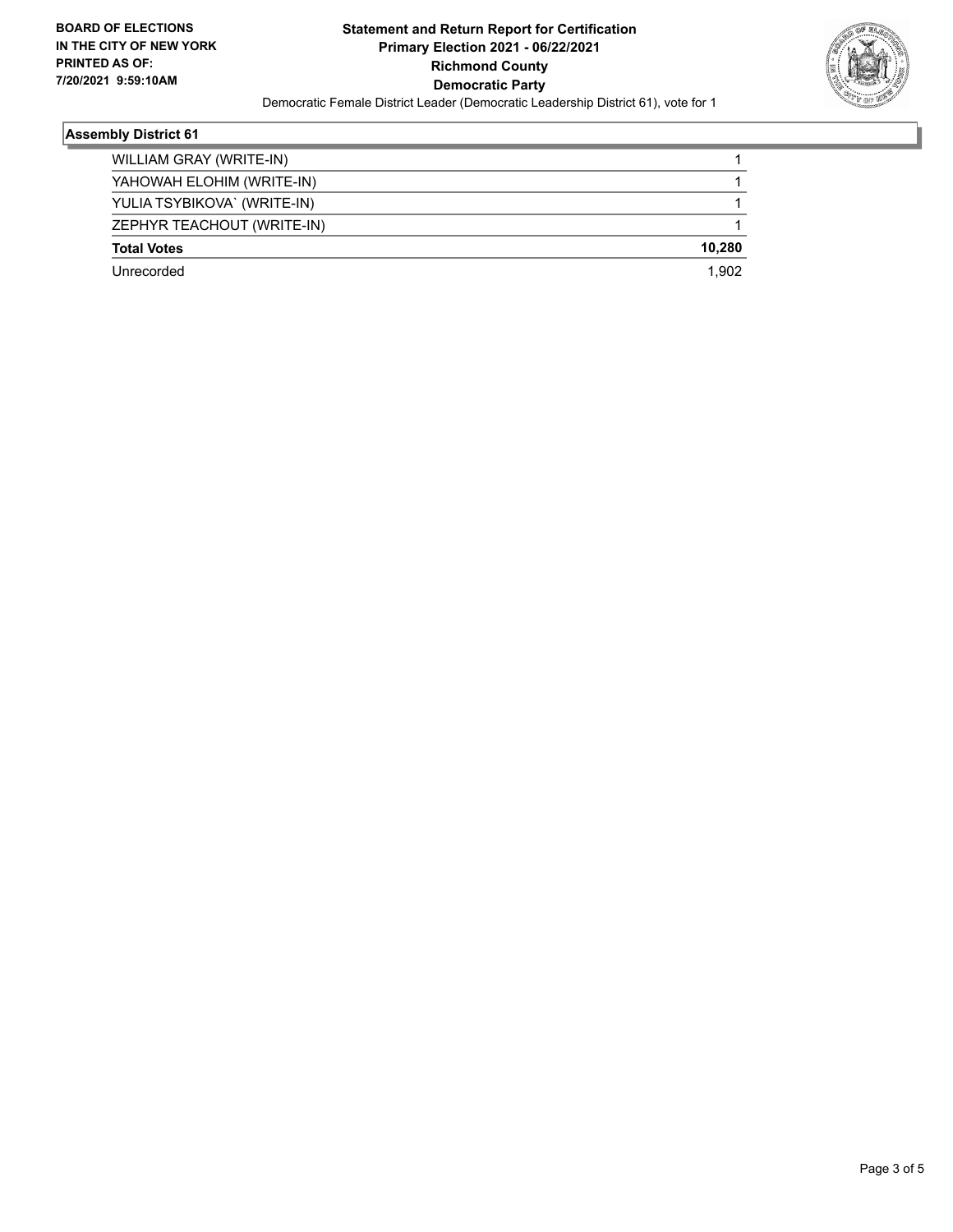

#### **Total for Democratic Female District Leader (Democratic Leadership District 61) - Richmond County**

| PUBLIC COUNTER                                           | 10,749         |
|----------------------------------------------------------|----------------|
| MANUALLY COUNTED EMERGENCY                               | 0              |
| <b>ABSENTEE / MILITARY</b>                               | 1,401          |
| <b>AFFIDAVIT</b>                                         | 32             |
| <b>Total Ballots</b>                                     | 12,182         |
| Less - Inapplicable Federal/Special Presidential Ballots | 0              |
| <b>Total Applicable Ballots</b>                          | 12,182         |
| <b>JASMINE L. ROBINSON</b>                               | 7,695          |
| SHAHANA S. MASUM                                         | 2,526          |
| ABIOLA AGBOOLA (WRITE-IN)                                | 2              |
| AIKO CARLETTI (WRITE-IN)                                 | 1              |
| ARIELLE MILEWSKI (WRITE-IN)                              | $\overline{2}$ |
| BARBARA SANCHEZ (WRITE-IN)                               | 1              |
| CAROLINE MARTINO (WRITE-IN)                              | 1              |
| CHARLES D. FALL (WRITE-IN)                               | $\mathbf{1}$   |
| CHINA REICHART (WRITE-IN)                                | $\mathbf{1}$   |
| DEBORAH ROSE (WRITE-IN)                                  | 1              |
| DELORES DISALVO (WRITE-IN)                               | $\overline{c}$ |
| DIANE SAVINO (WRITE-IN)                                  | 1              |
| ERIN HUSSEIN (WRITE-IN)                                  | 1              |
| GENA MIMOZA (WRITE-IN)                                   | $\overline{2}$ |
| HELENA MCCORMICK (WRITE-IN)                              | 1              |
| JEANETTE RICHARDSON (WRITE-IN)                           | 1              |
| JEANNINE MCGUIRE (WRITE-IN)                              | 1              |
| JEFFREY ANNARUMMA (WRITE-IN)                             | 1              |
| KAMELYN ROSE (WRITE-IN)                                  | 1              |
| KIEVON HARPER (WRITE-IN)                                 | $\mathbf{1}$   |
| LAURA DRISCOLL (WRITE-IN)                                | 1              |
| LEAH LEE (WRITE-IN)                                      | 1              |
| LETICIA M. REMAURO (WRITE-IN)                            | $\mathbf{1}$   |
| LINDA SORNNTINO (WRITE-IN)                               | 1              |
| LORRAINE HONOR (WRITE-IN)                                | 2              |
| MADELINE A. PALADINO (WRITE-IN)                          | 1              |
| MALLORY RHODES (WRITE-IN)                                | 1              |
| MARY E. GUSTAFSSON (WRITE-IN)                            | 2              |
| MEI LAV (WRITE-IN)                                       | 1              |
| MICHAEL ROSADO (WRITE-IN)                                | 1              |
| NAYA MAYS (WRITE-IN)                                     | 1              |
| NICOLE MALLIOTAKIS (WRITE-IN)                            | 1              |
| PATRICIA A. MCCABE (WRITE-IN)                            | 1              |
| ROBERT OLINARI (WRITE-IN)                                | 1              |
| RUBY FISHMAN (WRITE-IN)                                  | 1              |
| SUSAN SARANDON (WRITE-IN)                                | 1              |
| THANJIWE OBONG (WRITE-IN)                                | 1              |
| TROY MCGIE (WRITE-IN)                                    | 1              |
| UNATTRIBUTABLE WRITE-IN (WRITE-IN)                       | 13             |
|                                                          |                |